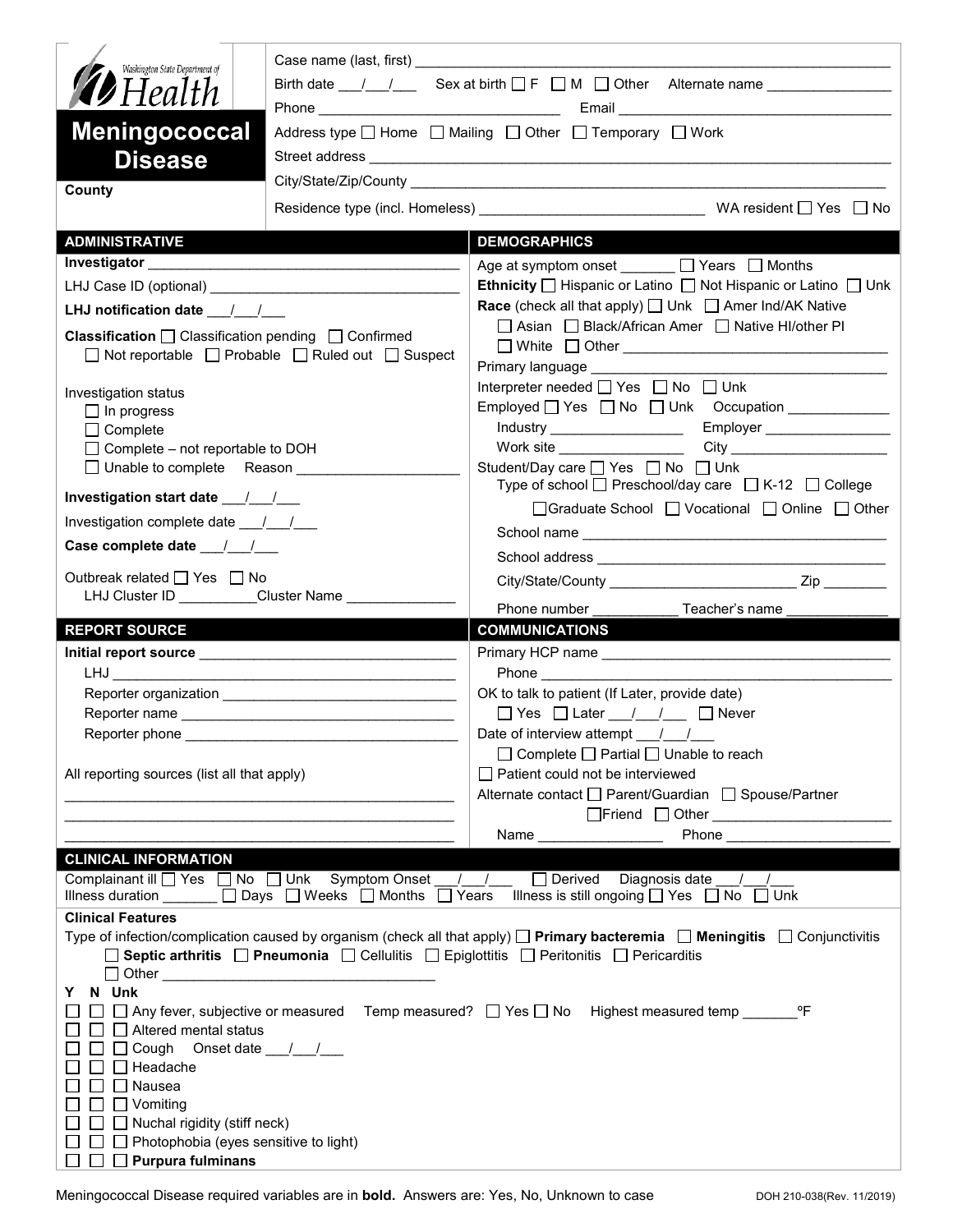| Case Name                                                                                                                                                                                                                     | LHJ Case ID                                                                              |
|-------------------------------------------------------------------------------------------------------------------------------------------------------------------------------------------------------------------------------|------------------------------------------------------------------------------------------|
| Y N Unk                                                                                                                                                                                                                       |                                                                                          |
| $\Box$ Rash (i.e., maculopapular or petechial)                                                                                                                                                                                |                                                                                          |
|                                                                                                                                                                                                                               |                                                                                          |
| $\Box$ Other symptoms consistent with this illness $\Box$                                                                                                                                                                     |                                                                                          |
| $\Box$ $\Box$ Amputations                                                                                                                                                                                                     |                                                                                          |
| $\Box$ Disseminated intravascular coagulopathy (DIC)                                                                                                                                                                          |                                                                                          |
| $\Box$ Permanent neurological impairment                                                                                                                                                                                      |                                                                                          |
|                                                                                                                                                                                                                               |                                                                                          |
| $\Box$ Any other complication                                                                                                                                                                                                 |                                                                                          |
| <b>Predisposing Conditions</b>                                                                                                                                                                                                |                                                                                          |
| Y N Unk                                                                                                                                                                                                                       |                                                                                          |
| $\Box$ Current tobacco smoker                                                                                                                                                                                                 |                                                                                          |
| $\Box$ $\Box$ HIV positive/AIDS                                                                                                                                                                                               |                                                                                          |
| $\Box$ Respiratory disease in 2 weeks before onset                                                                                                                                                                            |                                                                                          |
| $\Box$ Spend prolonged time in an indoor environment where people smoke                                                                                                                                                       |                                                                                          |
| Vaccination                                                                                                                                                                                                                   |                                                                                          |
| Y N Unk                                                                                                                                                                                                                       |                                                                                          |
|                                                                                                                                                                                                                               |                                                                                          |
| $\Box$ Ever received Meningococcal containing vaccine                                                                                                                                                                         |                                                                                          |
| Number of Meningococcal doses prior to illness _______                                                                                                                                                                        |                                                                                          |
| Vaccine information available $\Box$ Yes $\Box$ No                                                                                                                                                                            |                                                                                          |
|                                                                                                                                                                                                                               |                                                                                          |
|                                                                                                                                                                                                                               |                                                                                          |
| Vaccine lot number                                                                                                                                                                                                            | Administering provider                                                                   |
| Information source a Washington Immunization Information System (WIIS) WIIS ID number                                                                                                                                         |                                                                                          |
| $\Box$ Medical record $\Box$ Patient vaccination card $\Box$ Verbal only/no documentation $\Box$ Other state IIS                                                                                                              |                                                                                          |
|                                                                                                                                                                                                                               |                                                                                          |
|                                                                                                                                                                                                                               |                                                                                          |
| Vaccine lot number                                                                                                                                                                                                            |                                                                                          |
| Information source □ Washington Immunization Information System (WIIS) WIIS ID number                                                                                                                                         |                                                                                          |
| $\Box$ Medical record $\Box$ Patient vaccination card $\Box$ Verbal only/no documentation $\Box$ Other state IIS                                                                                                              |                                                                                          |
| Date of vaccine administration 11/2000 Vaccine administered (Type) 2008. [2010]                                                                                                                                               |                                                                                          |
|                                                                                                                                                                                                                               |                                                                                          |
| Vaccine lot number example to the control of the control of Administering provider example to the control of the control of Administering provider example to the control of the control of the control of the control of the |                                                                                          |
| Information source □ Washington Immunization Information System (WIIS) WIIS ID number                                                                                                                                         |                                                                                          |
| $\Box$ Medical record $\Box$ Patient vaccination card $\Box$ Verbal only/no documentation $\Box$ Other state IIS                                                                                                              |                                                                                          |
| Y N Unk                                                                                                                                                                                                                       |                                                                                          |
|                                                                                                                                                                                                                               |                                                                                          |
| $\Box$ Meningococcal vaccination up to date for age per ACIP                                                                                                                                                                  |                                                                                          |
| Vaccine series not up to date reason                                                                                                                                                                                          |                                                                                          |
| $\Box$ Religious exemption $\Box$ Medical contraindication $\Box$ Philosophical exemption                                                                                                                                     |                                                                                          |
| $\Box$ Laboratory confirmation of previous disease $\Box$ MD diagnosis of previous disease                                                                                                                                    |                                                                                          |
|                                                                                                                                                                                                                               |                                                                                          |
| □ Underage for vaccine □ Parental refusal □ Other □ Unknown                                                                                                                                                                   |                                                                                          |
| <b>Supplemental Culture Information</b>                                                                                                                                                                                       |                                                                                          |
| Y N Unk                                                                                                                                                                                                                       |                                                                                          |
| $\Box$ Antibiotic use prior to specimen collection Date initiated $\Box$                                                                                                                                                      | Time of first administration                                                             |
| <b>Hospitalization</b>                                                                                                                                                                                                        |                                                                                          |
| Y N Unk                                                                                                                                                                                                                       |                                                                                          |
|                                                                                                                                                                                                                               |                                                                                          |
|                                                                                                                                                                                                                               |                                                                                          |
| Disposition another acute care hospital Facility name contract and contract the Another Disposition and Another                                                                                                               |                                                                                          |
|                                                                                                                                                                                                                               |                                                                                          |
| □ Died in hospital                                                                                                                                                                                                            |                                                                                          |
| □ Long term acute care facility Facility name __________________________________                                                                                                                                              |                                                                                          |
|                                                                                                                                                                                                                               |                                                                                          |
| □ Non-healthcare (home) □ Unk □ Other _                                                                                                                                                                                       |                                                                                          |
| Admitted to ICU Date admitted to ICU / / / Date discharged from ICU / /                                                                                                                                                       |                                                                                          |
| Mechanical ventilation or intubation required                                                                                                                                                                                 |                                                                                          |
| Still hospitalized As of 1.                                                                                                                                                                                                   |                                                                                          |
|                                                                                                                                                                                                                               |                                                                                          |
| N Unk                                                                                                                                                                                                                         |                                                                                          |
| $\Box$ Died of this illness                                                                                                                                                                                                   | Death date <u>Janual Renesse</u> fill in the death date information on the Person Screen |
|                                                                                                                                                                                                                               |                                                                                          |
| Autopsy performed                                                                                                                                                                                                             |                                                                                          |
| Death certificate lists disease as a cause of death or a significant contributing condition                                                                                                                                   |                                                                                          |
| Location of death $\Box$ Outside of hospital (e.g., home or in transit to the hospital) $\Box$ Emergency department (ED)                                                                                                      |                                                                                          |
|                                                                                                                                                                                                                               |                                                                                          |
|                                                                                                                                                                                                                               |                                                                                          |
|                                                                                                                                                                                                                               |                                                                                          |
|                                                                                                                                                                                                                               |                                                                                          |
|                                                                                                                                                                                                                               |                                                                                          |
|                                                                                                                                                                                                                               |                                                                                          |
|                                                                                                                                                                                                                               |                                                                                          |
|                                                                                                                                                                                                                               |                                                                                          |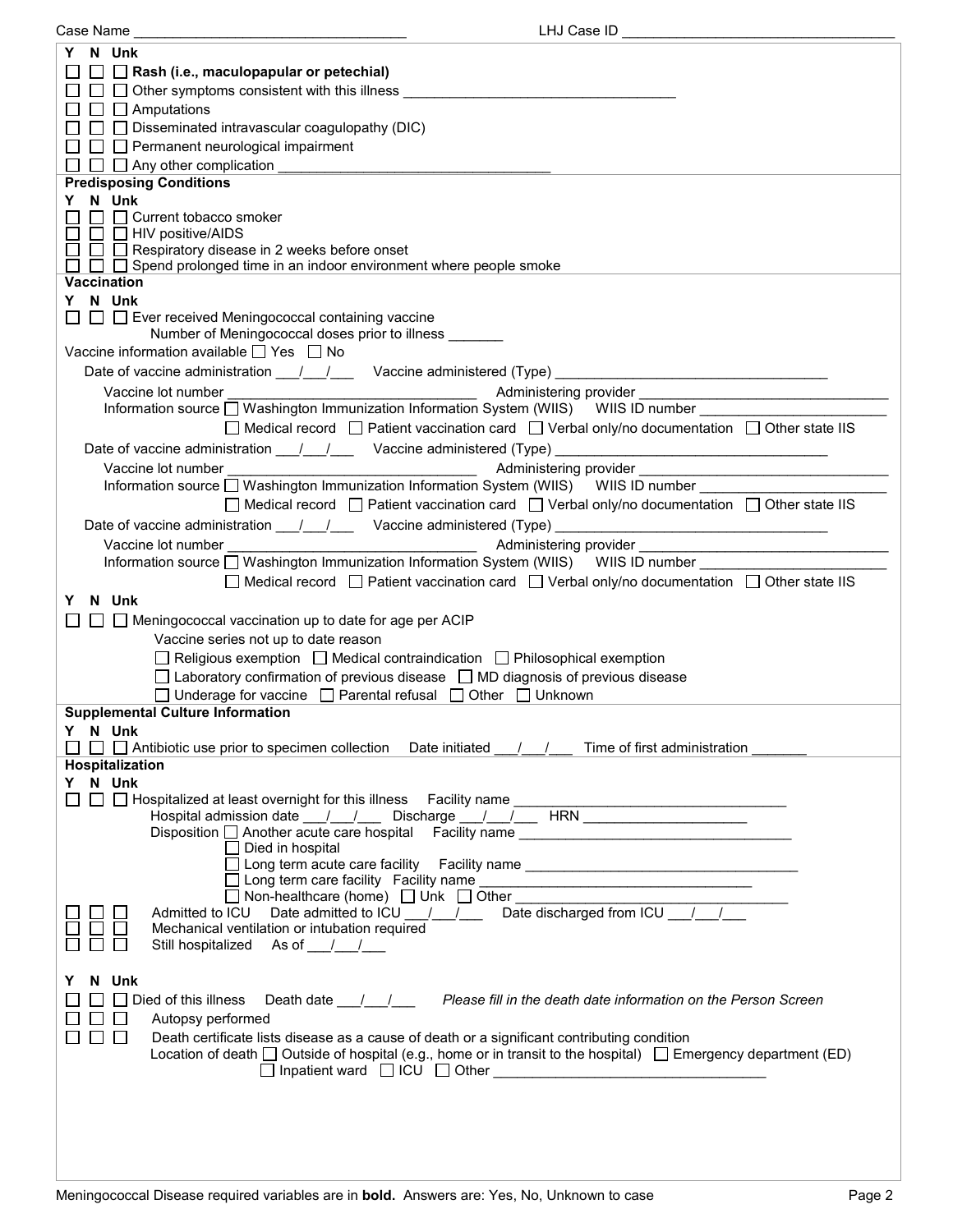Case Name \_\_\_\_\_\_\_\_\_\_\_\_\_\_\_\_\_\_\_\_\_\_\_\_\_\_\_\_\_\_\_\_\_\_\_ LHJ Case ID \_\_\_\_\_\_\_\_\_\_\_\_\_\_\_\_\_\_\_\_\_\_\_\_\_\_\_\_\_\_\_\_\_\_\_

|                                                                                                                                                                                                                                                                                                                                                                                                                                                                                                                                                                                                                  | RISK AND RESPONSE (Ask about exposures 2-10 days before symptom onset)                                                                                                                                                                                                                                                                                                                                                                                                                                                                                                                                                                                                                                                                                                                                                                                                                                                                                                                                                                              |                                     |                                 |  |  |
|------------------------------------------------------------------------------------------------------------------------------------------------------------------------------------------------------------------------------------------------------------------------------------------------------------------------------------------------------------------------------------------------------------------------------------------------------------------------------------------------------------------------------------------------------------------------------------------------------------------|-----------------------------------------------------------------------------------------------------------------------------------------------------------------------------------------------------------------------------------------------------------------------------------------------------------------------------------------------------------------------------------------------------------------------------------------------------------------------------------------------------------------------------------------------------------------------------------------------------------------------------------------------------------------------------------------------------------------------------------------------------------------------------------------------------------------------------------------------------------------------------------------------------------------------------------------------------------------------------------------------------------------------------------------------------|-------------------------------------|---------------------------------|--|--|
| <b>Travel</b>                                                                                                                                                                                                                                                                                                                                                                                                                                                                                                                                                                                                    |                                                                                                                                                                                                                                                                                                                                                                                                                                                                                                                                                                                                                                                                                                                                                                                                                                                                                                                                                                                                                                                     |                                     |                                 |  |  |
|                                                                                                                                                                                                                                                                                                                                                                                                                                                                                                                                                                                                                  | Setting 1                                                                                                                                                                                                                                                                                                                                                                                                                                                                                                                                                                                                                                                                                                                                                                                                                                                                                                                                                                                                                                           | Setting 2                           | Setting 3                       |  |  |
| Travel out of:                                                                                                                                                                                                                                                                                                                                                                                                                                                                                                                                                                                                   | County/City                                                                                                                                                                                                                                                                                                                                                                                                                                                                                                                                                                                                                                                                                                                                                                                                                                                                                                                                                                                                                                         | County/City                         | County/City                     |  |  |
|                                                                                                                                                                                                                                                                                                                                                                                                                                                                                                                                                                                                                  |                                                                                                                                                                                                                                                                                                                                                                                                                                                                                                                                                                                                                                                                                                                                                                                                                                                                                                                                                                                                                                                     | State ________________________<br>П | Country _______________________ |  |  |
|                                                                                                                                                                                                                                                                                                                                                                                                                                                                                                                                                                                                                  | Other                                                                                                                                                                                                                                                                                                                                                                                                                                                                                                                                                                                                                                                                                                                                                                                                                                                                                                                                                                                                                                               | Other                               | Other                           |  |  |
| Destination name                                                                                                                                                                                                                                                                                                                                                                                                                                                                                                                                                                                                 |                                                                                                                                                                                                                                                                                                                                                                                                                                                                                                                                                                                                                                                                                                                                                                                                                                                                                                                                                                                                                                                     |                                     |                                 |  |  |
| Start and end dates                                                                                                                                                                                                                                                                                                                                                                                                                                                                                                                                                                                              | $\sqrt{1}$ to                                                                                                                                                                                                                                                                                                                                                                                                                                                                                                                                                                                                                                                                                                                                                                                                                                                                                                                                                                                                                                       | $\frac{1}{2}$<br>to                 | to                              |  |  |
| <b>Risk and Exposure Information</b><br>Y N Unk<br>$\Box$ Is case a recent foreign arrival (e.g. immigrant, refugee, adoptee, visitor) Country<br>Date(s) of contact $\frac{\ }{}$ / /<br>□ □ □ Contact with recent foreign arrival Country _________________________<br>$\Box$ $\Box$ Exposure to human saliva (e.g., water bottle, cigarettes, lipstick, shared utensils)<br>$\Box$ $\Box$ Congregate living<br>□ Barracks □ Corrections □ Long term care □ Dormitory □ Boarding school □ Camp □ Shelter<br>$\Box$ $\Box$ Injected drugs not prescribed by a doctor, even if only once or a few times Describe |                                                                                                                                                                                                                                                                                                                                                                                                                                                                                                                                                                                                                                                                                                                                                                                                                                                                                                                                                                                                                                                     |                                     |                                 |  |  |
| <b>Assess MSM status</b><br>Do you consider yourself to be<br>that time<br><b>Exposure and Transmission Summary</b><br>Y N Unk                                                                                                                                                                                                                                                                                                                                                                                                                                                                                   | During the last 12 months, have you had sex with<br>$\Box$ Males only $\Box$ Females only $\Box$ Both males and females $\Box$ Unk $\Box$ Refused $\Box$ Other<br>□ Heterosexual/straight □ Gay/lesbian/homosexual □ Bisexual □ Refused □ Other<br>Thinking back to the 3 months before you became ill with meningococcal disease, how many MEN did you have sex with during                                                                                                                                                                                                                                                                                                                                                                                                                                                                                                                                                                                                                                                                        |                                     |                                 |  |  |
| $\Box~\Box~\Box$ Epidemiologically linked to a lab positive case classified as confirmed<br>Likely geographic region of exposure □ In Washington - county ____________ □ Other state ___________<br>$\Box$ Unk<br>Not in US - country _____________<br>International travel related □ During entire exposure period □ During part of exposure period □ No international travel                                                                                                                                                                                                                                   |                                                                                                                                                                                                                                                                                                                                                                                                                                                                                                                                                                                                                                                                                                                                                                                                                                                                                                                                                                                                                                                     |                                     |                                 |  |  |
| Suspected exposure type □ Person to person □ Unk □ Other ________________________                                                                                                                                                                                                                                                                                                                                                                                                                                                                                                                                |                                                                                                                                                                                                                                                                                                                                                                                                                                                                                                                                                                                                                                                                                                                                                                                                                                                                                                                                                                                                                                                     |                                     |                                 |  |  |
| Suspected exposure setting □ Daycare/Childcare □ School (not college) □ Doctor's office □ Hospital ward □ Hospital ER<br>□ Hospital outpatient facility □ Home □ Work □ College □ Military □ Correctional facility □ Place of worship<br>□ Laboratory □ Long term care facility □ Homeless/shelter □ International travel □ Out of state travel □ Transit<br>□ Social event □ Large public gathering □ Restaurant □ Hotel/motel/hostel □ Other _______________________                                                                                                                                           |                                                                                                                                                                                                                                                                                                                                                                                                                                                                                                                                                                                                                                                                                                                                                                                                                                                                                                                                                                                                                                                     |                                     |                                 |  |  |
| Exposure summary                                                                                                                                                                                                                                                                                                                                                                                                                                                                                                                                                                                                 |                                                                                                                                                                                                                                                                                                                                                                                                                                                                                                                                                                                                                                                                                                                                                                                                                                                                                                                                                                                                                                                     |                                     |                                 |  |  |
|                                                                                                                                                                                                                                                                                                                                                                                                                                                                                                                                                                                                                  | Suspected transmission type (check all that apply) $\Box$ Person to person $\Box$ Unk $\Box$ Other<br>Describe <u>__________________________</u><br>Suspected transmission setting (check all that apply) □ Daycare/Childcare □ School (not college) □ Doctor's office<br>□ Hospital ward □ Hospital ER □ Hospital outpatient facility □ Home □ Work □ College □ Military<br>□ Correctional facility □ Place of worship □ Laboratory □ Long term care facility □ Homeless/shelter<br>□ International Travel □ Out of state travel □ Transit □ Social event □ Large public gathering □ Restaurant<br>$\fbox{Hotel/motel/hostel} \fbox{Hotel/motel/hostel} \quad \fbox{Other} \underbrace{\fbox{Hotel/motel/hostel}} \quad \fbox{Hotel/motel/hostel} \quad \fbox{Hotel/motel/hostel} \quad \fbox{Hotel} \quad \fbox{Hotel} \quad \fbox{Hotel} \quad \fbox{Hotel} \quad \fbox{Hotel} \quad \fbox{Hotel} \quad \fbox{Hotel} \quad \fbox{Hotel} \quad \fbox{Hotel} \quad \fbox{Hotel} \quad \fbox{Hotel} \quad \fbox{Hotel} \quad \fbox{Hotel} \quad \f$ |                                     |                                 |  |  |
|                                                                                                                                                                                                                                                                                                                                                                                                                                                                                                                                                                                                                  |                                                                                                                                                                                                                                                                                                                                                                                                                                                                                                                                                                                                                                                                                                                                                                                                                                                                                                                                                                                                                                                     |                                     |                                 |  |  |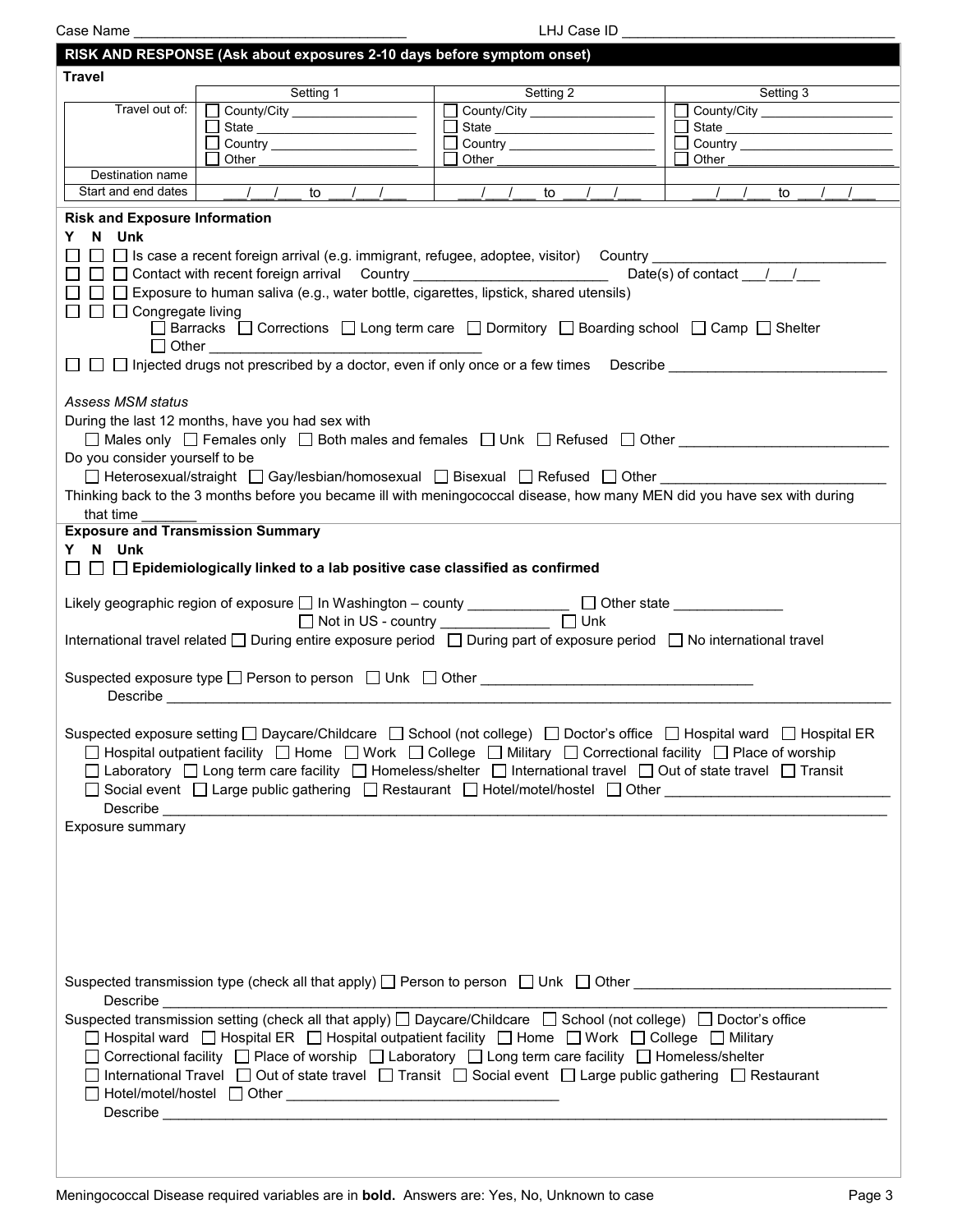| Case Name                                                                                                             |                                                                                                                                  |                                         | LHJ Case ID                      |                                  |  |  |  |
|-----------------------------------------------------------------------------------------------------------------------|----------------------------------------------------------------------------------------------------------------------------------|-----------------------------------------|----------------------------------|----------------------------------|--|--|--|
| <b>Public Health Issues</b>                                                                                           |                                                                                                                                  |                                         |                                  |                                  |  |  |  |
|                                                                                                                       | Evaluate immune status of close contacts $\Box$ Yes Date initiated $\Box$ /                                                      |                                         |                                  |                                  |  |  |  |
| Number of close contacts evaluated for immune status _______                                                          |                                                                                                                                  |                                         |                                  |                                  |  |  |  |
|                                                                                                                       | Number of susceptible contacts identified                                                                                        |                                         |                                  |                                  |  |  |  |
|                                                                                                                       |                                                                                                                                  | $\Box$ No, close contacts not evaluated |                                  |                                  |  |  |  |
|                                                                                                                       |                                                                                                                                  | No, case had no close contacts          |                                  |                                  |  |  |  |
|                                                                                                                       | $\square$ Unk                                                                                                                    |                                         |                                  |                                  |  |  |  |
|                                                                                                                       | If needed, enter detailed information in the Transmission Tracking Question Package                                              |                                         |                                  |                                  |  |  |  |
| <b>Public Health Interventions/Actions</b>                                                                            |                                                                                                                                  |                                         |                                  |                                  |  |  |  |
| N Unk<br>Y                                                                                                            |                                                                                                                                  |                                         |                                  |                                  |  |  |  |
| $\Box$                                                                                                                | $\Box$ Prophylaxis of appropriate contacts recommended Date initiated / /<br>Number of contacts recommended prophylaxis          |                                         |                                  |                                  |  |  |  |
|                                                                                                                       | Number of contacts receiving prophylaxis                                                                                         |                                         |                                  |                                  |  |  |  |
|                                                                                                                       | Number of contacts completing prophylaxis                                                                                        |                                         |                                  |                                  |  |  |  |
| Type of contact(s) (check all that apply)                                                                             |                                                                                                                                  |                                         |                                  |                                  |  |  |  |
| Y N Unk                                                                                                               |                                                                                                                                  |                                         |                                  |                                  |  |  |  |
| П                                                                                                                     | Household members                                                                                                                |                                         |                                  |                                  |  |  |  |
| $\Box$<br>Roommates                                                                                                   |                                                                                                                                  |                                         |                                  |                                  |  |  |  |
| Carpools                                                                                                              |                                                                                                                                  |                                         |                                  |                                  |  |  |  |
| Coworkers                                                                                                             |                                                                                                                                  |                                         |                                  |                                  |  |  |  |
| Teammates<br>$\Box$                                                                                                   |                                                                                                                                  |                                         |                                  |                                  |  |  |  |
| $\Box$                                                                                                                | Child care contacts                                                                                                              |                                         |                                  |                                  |  |  |  |
| Playmates                                                                                                             |                                                                                                                                  |                                         |                                  |                                  |  |  |  |
| Other children<br>$\Box$                                                                                              |                                                                                                                                  |                                         |                                  |                                  |  |  |  |
| $\Box$<br><b>EMTs</b>                                                                                                 |                                                                                                                                  |                                         |                                  |                                  |  |  |  |
| $\Box$                                                                                                                | Medical personnel                                                                                                                |                                         |                                  |                                  |  |  |  |
| Other patients<br>$\mathsf{L}$                                                                                        |                                                                                                                                  |                                         |                                  |                                  |  |  |  |
| $\Box$<br>N Unk<br>Y                                                                                                  | Other close contacts                                                                                                             |                                         |                                  |                                  |  |  |  |
| $\Box$                                                                                                                | $\Box$ Was vaccine offered to any close contacts                                                                                 |                                         |                                  |                                  |  |  |  |
|                                                                                                                       | Number of contacts recommended vaccine                                                                                           |                                         |                                  |                                  |  |  |  |
|                                                                                                                       | Number of contacts receiving vaccine                                                                                             |                                         |                                  |                                  |  |  |  |
|                                                                                                                       | $\Box$ Was vaccine or prophylaxis offered in any large settings                                                                  |                                         |                                  |                                  |  |  |  |
|                                                                                                                       | □ Letter sent Date / / Batch date                                                                                                |                                         |                                  |                                  |  |  |  |
| <b>TRANSMISSION TRACKING</b>                                                                                          |                                                                                                                                  |                                         |                                  |                                  |  |  |  |
|                                                                                                                       |                                                                                                                                  |                                         |                                  |                                  |  |  |  |
| Contagious period: ~1 week prior to symptom onset, 24 hours after initiation of treatment with appropriate antibiotic |                                                                                                                                  |                                         |                                  |                                  |  |  |  |
|                                                                                                                       |                                                                                                                                  |                                         |                                  |                                  |  |  |  |
|                                                                                                                       | Visited, attended, employed, or volunteered at any public settings while contagious $\Box$ Yes $\Box$ No $\Box$ Unk              |                                         |                                  |                                  |  |  |  |
| Settings and details (check all that apply)                                                                           |                                                                                                                                  |                                         |                                  |                                  |  |  |  |
|                                                                                                                       | Day care □ School □ Airport □ Hotel/Motel/Hostel □ Transit □ Health care □ Home □ Work □ College                                 |                                         |                                  |                                  |  |  |  |
|                                                                                                                       | Military $\Box$ Correctional facility $\Box$ Place of worship $\Box$ International travel $\Box$ Out of state travel $\Box$ LTCF |                                         |                                  |                                  |  |  |  |
|                                                                                                                       | Homeless/shelter □ Social event □ Large public gathering □ Restaurant □ Other                                                    |                                         |                                  |                                  |  |  |  |
|                                                                                                                       |                                                                                                                                  |                                         |                                  |                                  |  |  |  |
|                                                                                                                       | Setting 1                                                                                                                        | Setting 2                               | Setting 3                        | Setting 4                        |  |  |  |
| Setting Type (as<br>checked above)                                                                                    |                                                                                                                                  |                                         |                                  |                                  |  |  |  |
| <b>Facility Name</b>                                                                                                  |                                                                                                                                  |                                         |                                  |                                  |  |  |  |
| <b>Start Date</b>                                                                                                     |                                                                                                                                  |                                         |                                  |                                  |  |  |  |
| End Date                                                                                                              |                                                                                                                                  |                                         |                                  |                                  |  |  |  |
| Time of Arrival                                                                                                       |                                                                                                                                  |                                         |                                  |                                  |  |  |  |
| Time of Departure                                                                                                     |                                                                                                                                  |                                         |                                  |                                  |  |  |  |
| Number of people                                                                                                      |                                                                                                                                  |                                         |                                  |                                  |  |  |  |
| potentially exposed                                                                                                   |                                                                                                                                  |                                         |                                  |                                  |  |  |  |
| Details (hotel room #,                                                                                                |                                                                                                                                  |                                         |                                  |                                  |  |  |  |
| HC type, transit info,                                                                                                |                                                                                                                                  |                                         |                                  |                                  |  |  |  |
| $etc.$ )                                                                                                              |                                                                                                                                  |                                         |                                  |                                  |  |  |  |
| Contact information<br>available for setting                                                                          |                                                                                                                                  |                                         |                                  |                                  |  |  |  |
| (who will manage                                                                                                      | $\Box$ $Y$ $\Box$ N $\Box$ Unk                                                                                                   | $\Box$ $Y$ $\Box$ N $\Box$ Unk          | $\Box$ $Y$ $\Box$ N $\Box$ Unk   | $\Box$ $Y$ $\Box$ $N$ $\Box$ Unk |  |  |  |
| exposures or disease                                                                                                  |                                                                                                                                  |                                         |                                  |                                  |  |  |  |
| control for setting)                                                                                                  |                                                                                                                                  |                                         |                                  |                                  |  |  |  |
| Is a list of contacts                                                                                                 |                                                                                                                                  |                                         |                                  |                                  |  |  |  |
| known?                                                                                                                | $\Box$ $Y$ $\Box$ N $\Box$ Unk                                                                                                   | $\Box$ Y $\Box$ N $\Box$ Unk            | $\Box$ $Y$ $\Box$ $N$ $\Box$ Unk | $\Box$ Y $\Box$ N $\Box$ Unk     |  |  |  |
|                                                                                                                       | If list of contacts is known, please fill out Contact Tracing Form Question Package                                              |                                         |                                  |                                  |  |  |  |
| <b>TREATMENT</b>                                                                                                      |                                                                                                                                  |                                         |                                  |                                  |  |  |  |
| Y N Unk                                                                                                               |                                                                                                                                  |                                         |                                  |                                  |  |  |  |
|                                                                                                                       | $\Box$ $\Box$ Did patient receive prophylaxis/treatment                                                                          |                                         |                                  |                                  |  |  |  |
|                                                                                                                       |                                                                                                                                  |                                         |                                  |                                  |  |  |  |
| Specify antibiotic                                                                                                    |                                                                                                                                  |                                         |                                  |                                  |  |  |  |
|                                                                                                                       |                                                                                                                                  |                                         |                                  |                                  |  |  |  |
| Prescribing provider                                                                                                  |                                                                                                                                  |                                         |                                  | $\Box$ Unk                       |  |  |  |

Meningococcal Disease required variables are in **bold.** Answers are: Yes, No, Unknown to case Page 4